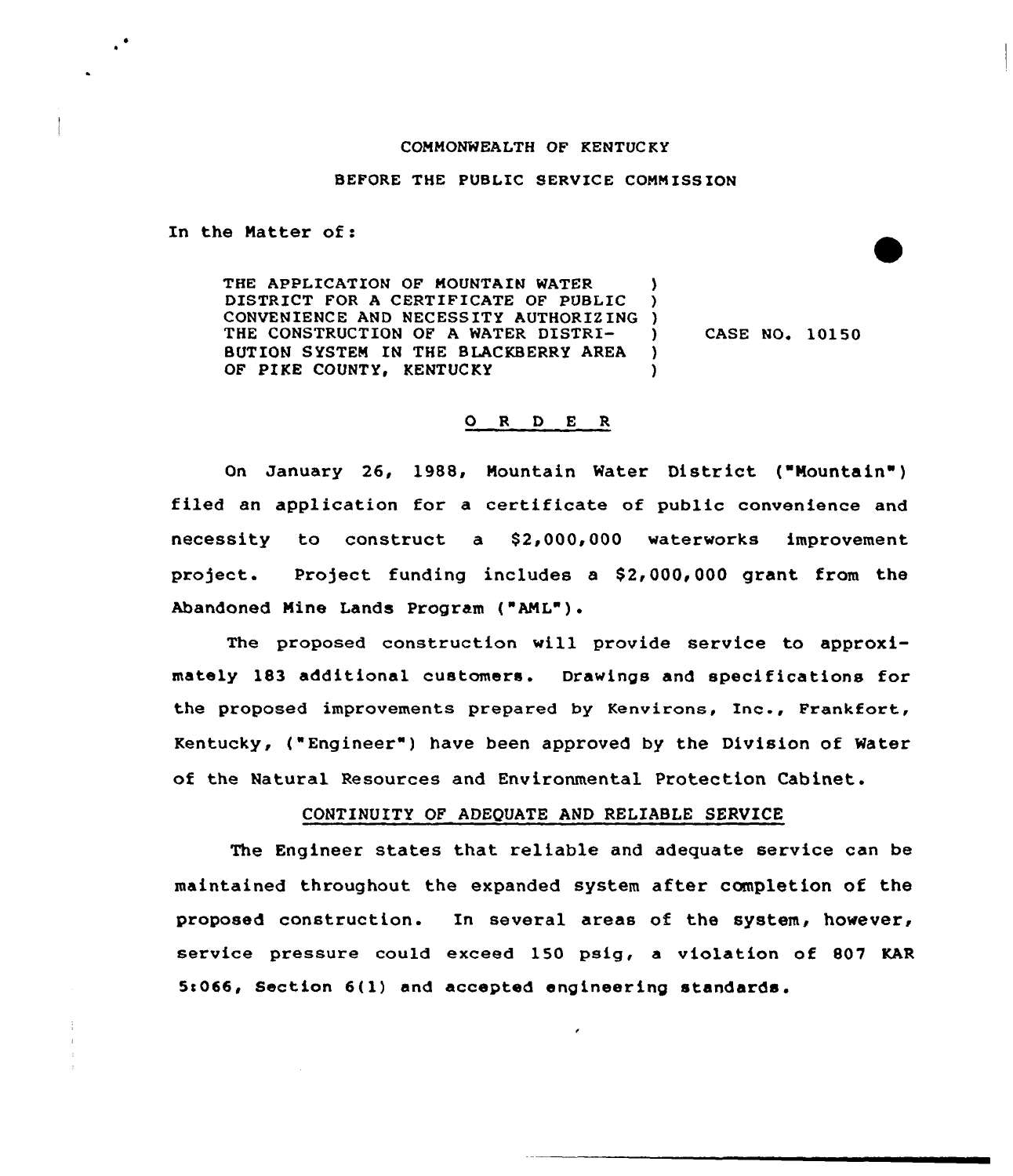The Commission reminds Mountain of its obligation to provide adequate and reliable service to all of its customers. Mountain should monitor the adequacy of the expanded water distribution system after construction. If the level of service is inadequate or declining, or the pressure to any customer is outside the requirements of 807 KAR 5:066, Section  $6(1)$ , Mountain should take immediate action to maintain a level of service which conforms with Commission regulations.

# FIRE HYDRANT INSTALLATION

Mountain proposes to install 14 conventional fire hydrants as part of this construction project. These fire hydrants are not intended to be used for fire protection, but would serve as flush valves. The installation of these fire hydrants, however, does not comply with Standard 24 of the National Pire protection Association as adopted by 815 KAR 10:020 or the "Recommended Standards for Water Works" of the Great Lakes-Upper Mississippi River Board of Sanitary Engineers as adopted by 401 KAR 6:200. The Recommended Standards for Water Works expressly states that fire hydrants shall not be connected to water mains which are not designed to carry fire-flows.

The Commission in good conscience cannot approve the installation of conventional fire hydrants which would be contrary to state regulations and accepted engineering standards. Other water system equipment can be used for the purposes which the fire hydrants were intended. Furthermore, the installation of conventional fire hydrants may mislead Mountain's customers into

 $-2-$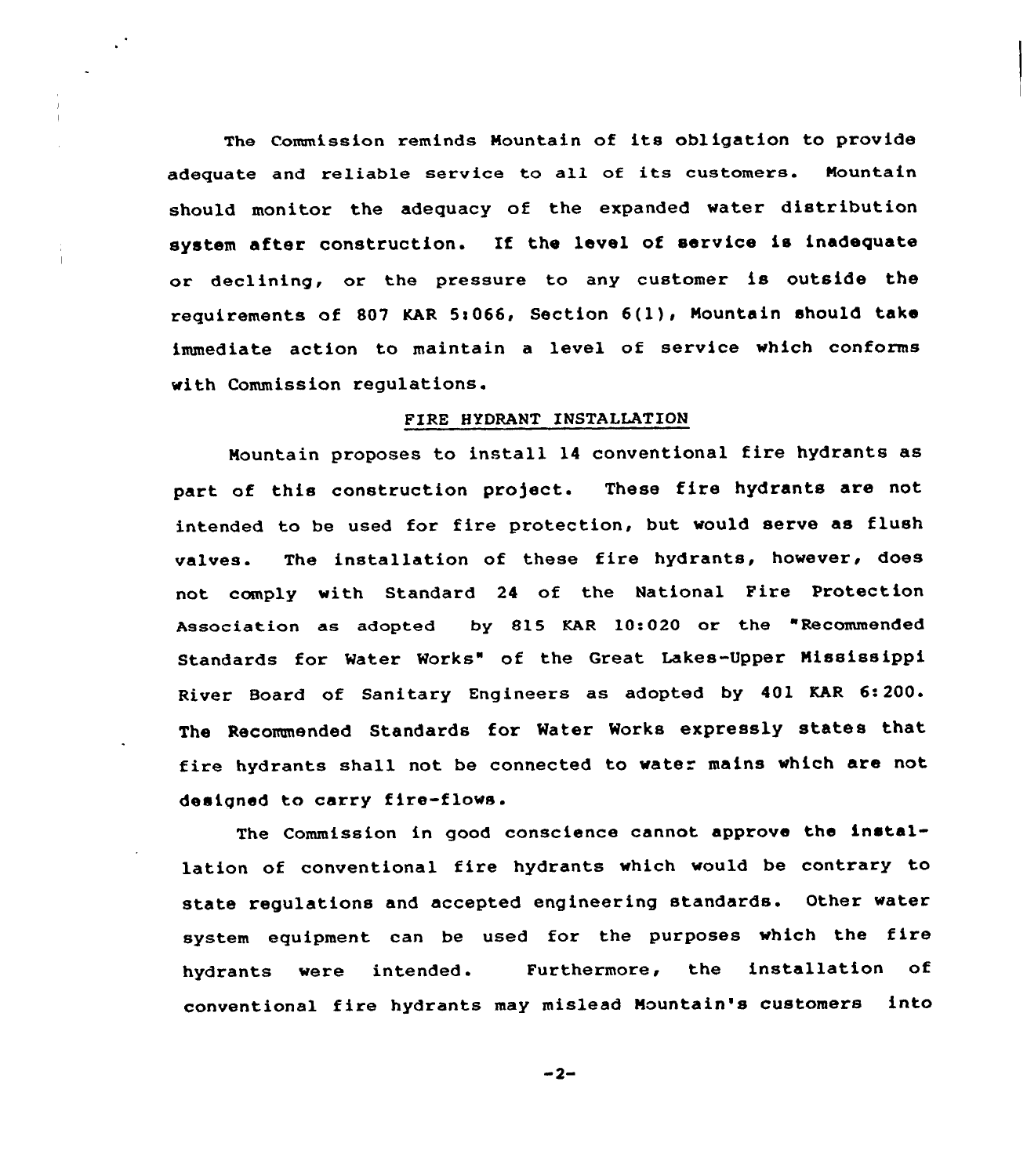believing that the water distribution system is capable of providing adequate and reliable volumes of water for fire protection purposes. Under these circumstances the proposed conventional fire hydrants should not be installed.

## FINDINGS AND ORDERS

The commission, after consideration of the evidence of record and being advised, is of the opinion and finds that:

1. With the appropriate monitoring of service system-wide, and the deletion of the proposed conventional fire hydrants, public convenience and necessity require the construction proposed in Mountain's application. <sup>A</sup> certificate of public convenience and necessity should be granted.

2. The proposed construction consists of approximately 32.3 miles of  $6-$ ,  $4-$ ,  $3-$ , and 2-inch diameter pipelines, 6 booster pumping stations, the renovation of 1 pumping station, <sup>5</sup> storage tanks, 183 residential service connections, and related appurtenances. The low bids totaled \$1,701,880. After allowances are made for fees, contingencies and other indirect costs, the proposed construction will require \$2,000,000.

3. Mountain should monitor the adequacy of the expanded water distribution system after construction. If the level of service is inadequate or declining, or the pressure to any customer is outside the requirements of 807 KAR 5:066, Section  $6(1)$ , Mountain should take immediate action to maintain the level of service in conformance with the regulations of the Commission.

 $-3-$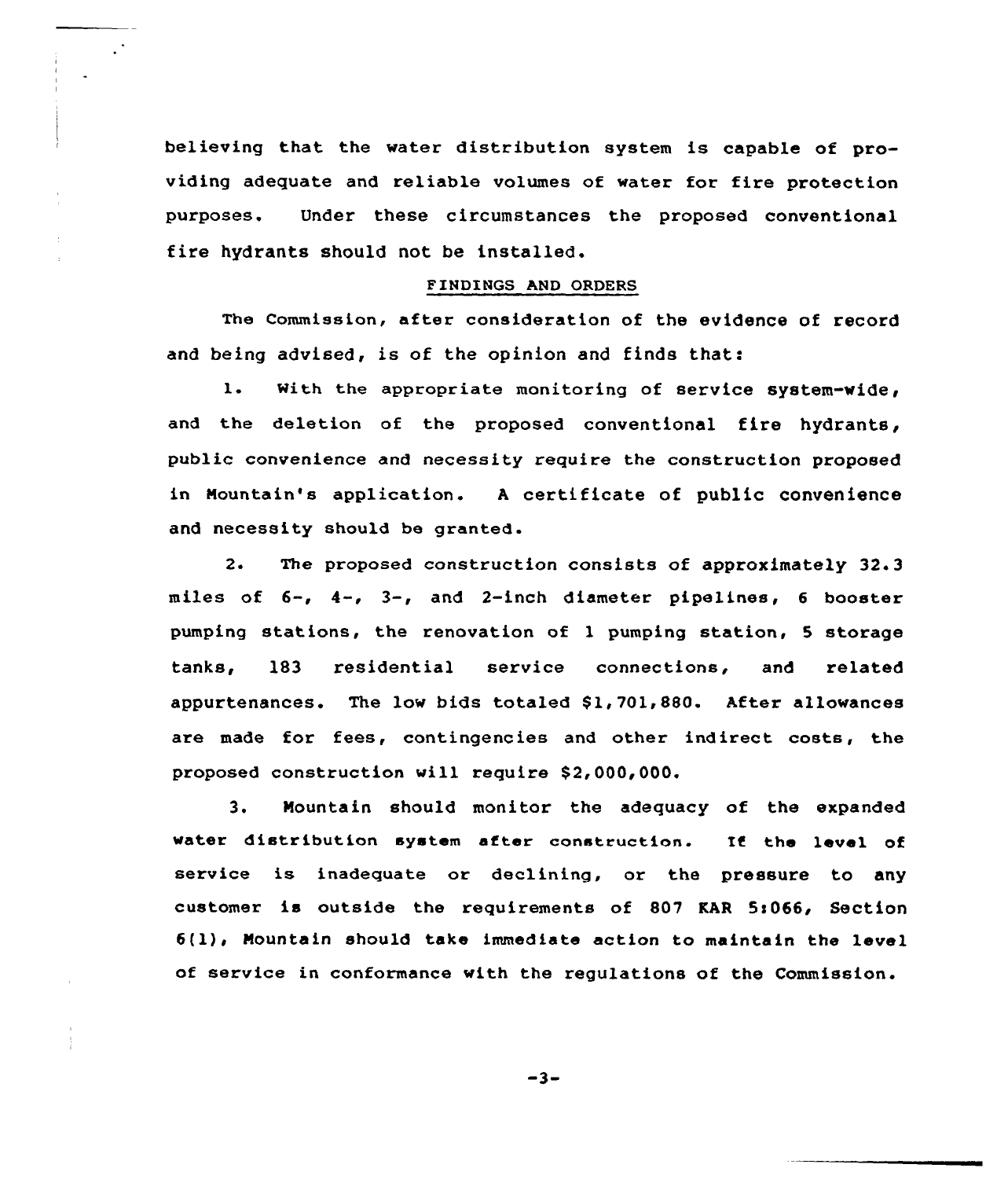4. Nountain should obtain approval from the Commission prior to performing any additional construction not expressly certificated by this Order.

5. Any deviations from the construction herein approved which could adversely affect service to any customer should be done only with the prior approval of the Commission.

6. Nountain should furnish proof of the total cost of this project including the cost of construction and all other capitalized costs (engineering, legal, administrative, etc .) within <sup>60</sup> days of the date that construction is substantially completed. Said construction costs should be classified into appropriate plant accounts in accordance with the Uniform System of Accounts for Water Utilities prescribed by the Commission.

7. Nountain's contract with its Engineer should require the provision of full-time resident inspection under the general supervision of a professional engineer with a Kentucky registration in civil or mechanical engineering, to ensure that the construction work is done in accordance with the contract drawings and specifications and in conformance with the best practices of the construction trades involved in the project.

8. Nountain should require the Engineer to furnish within 60 days of the date of substantial completion of this construction a copy of the "as-built" drawings and a signed statement that the construction has been satisfactorily completed in accordance with the contract plans and specifications.

 $-4-$